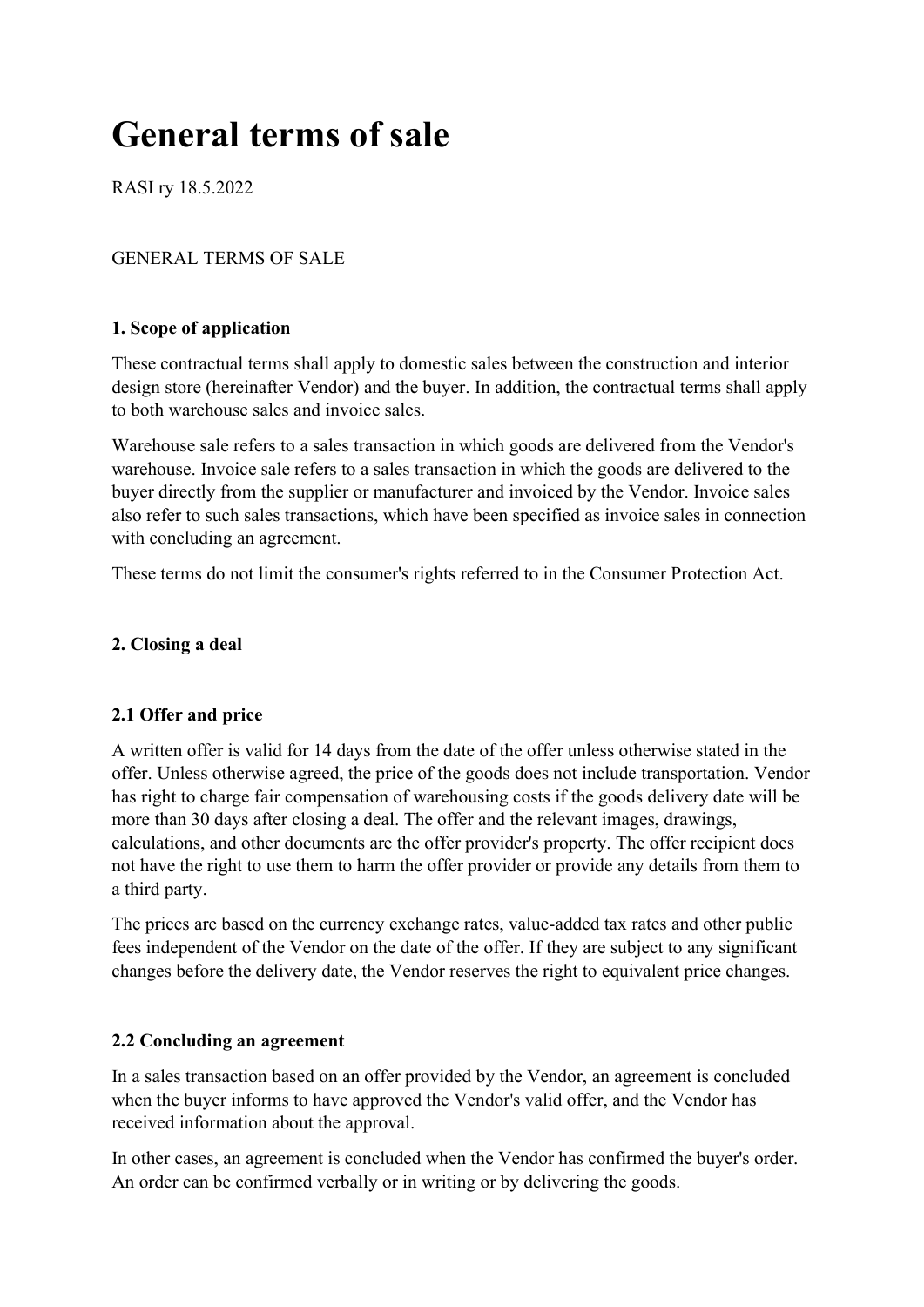# 3. Parties' responsibilities

# 3.1 Delivery time

The Vendor is obliged to deliver the goods in accordance with the delivery time agreed with the buyer or in accordance with the standard delivery time.

The Vendor has the right, without any obligation to pay damages, to deviate from the delivery time if the delivery is delayed due to:

Such force majeure that the Vendor cannot reasonably avoid due to errors in the supplier's/manufacturer's delivery

the supplier's/manufacturer's delivery is delayed due to a previously mentioned force majeure

the fulfilment of the agreement requiring the Vendor to make sacrifices that are not reasonable in relation to the agreement's content.

# 3.2 Delivery terms and handover of goods

The delivery terms referred to in the prevailing Finnterms or incoterms shall be observed as the delivery terms.

Goods are considered to have been accepted when the buyer, or someone on their behalf, has taken possession of the goods, or the goods have been delivered to an agreed delivery location or, in case of collections, put aside for the buyer.

In invoice sales, the delivery and warranty terms of the supplier/manufacturer shall be observed, however, in such a way that the Vendor's liability cannot exceed the liability determined in accordance with these contractual terms. If the buyer is not familiar with these terms, the Vendor shall provide the buyer with the said terms upon request.

## 3.3 Payment of the purchase price

The buyer is responsible for paying the purchase price in accordance with separately agreed payment terms. If no payment terms have been agreed, the payment terms usually used by the Vendor shall apply.

In invoice sales, the payment terms are agreed with the Vendor. The agreement about payment terms concluded between the buyer, and the supplier/manufacturer is not binding on the Vendor. If no payment terms have been agreed between the Vendor and the buyer, the payment terms usually used by the Vendor shall apply.

Any additional charges and refunds related to the invoice sales delivery shall be invoiced by the Vendor unless otherwise expressly agreed between the Vendor and the buyer.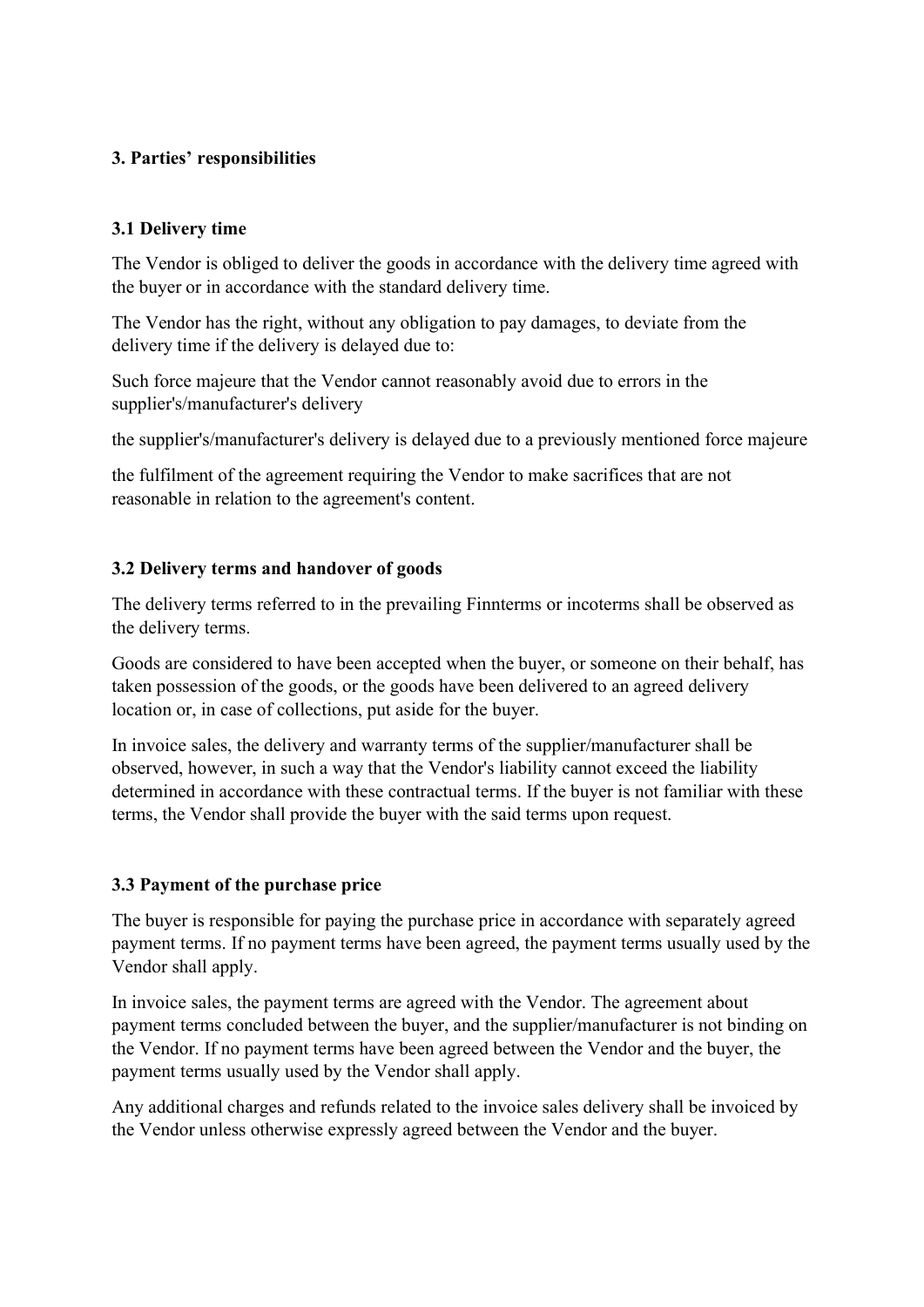In case of payment delays, the buyer is responsible for paying the Vendor late payment interest and any costs incurred by the debt collection in accordance with the prevailing interest rate. In addition, the buyer is obliged to pay the purchase price referred to in the agreement, also in cases where the buyer violates the acceptance of the goods in accordance with the agreement.

If the buyer claims on errors related to the goods or invoice or refuses to pay the purchase price, the buyer must, however, pay a purchase price in accordance with the agreement that equates to the error-free part.

If the buyer violates their payment obligation, the Vendor has the right to delay any deliveries until the due payments have been paid. The agreed delivery date is, in this case, considered to have been postponed, respectively, and the buyer does not have the right to claim for damages or cancel the sales transaction due to the postponed delivery time.

Suppose the buyer does not pay their due payables within 14 days after the due date of the debt. In that case, the Vendor has the right to consider the remaining receivables, including those that are not yet due, to be due from the buyer immediately.

# 3.4 Deposits

If the payment of a deposit has been agreed upon, the deposit must be paid before delivering the goods. The Vendor has the right to demand a deposit to be paid for the payment of the purchase price if the Vendor has heavy reasons to assume that the purchase price, or part thereof, would not be paid. The Vendor has the right to delay any further deliveries until any due payments have been paid or an acceptable deposit has been provided. In this case, the buyer does not have the right to make any claims based on the delays of further deliveries.

The Vendor has the right to demand the buyer for a deposit to pay the purchase price before the delivery if the goods are manufactured or acquired, particularly for the buyer according to their instructions and wishes (custom delivery).

## 3.5 Information about the goods

The Vendor is personally responsible for the information provided about the use and features of the goods.

## 3.6 Warranty

Sold goods are subject to a warranty in accordance with the manufacturer's or supplier's warranty. The Vendor's warranty must be agreed on separately.

#### 3.7 Packaging and transportation

The Vendor shall deliver warehouse goods packaged so that they arrive in normal conditions in a normal operating state. In invoice sales, the packaging method in accordance with the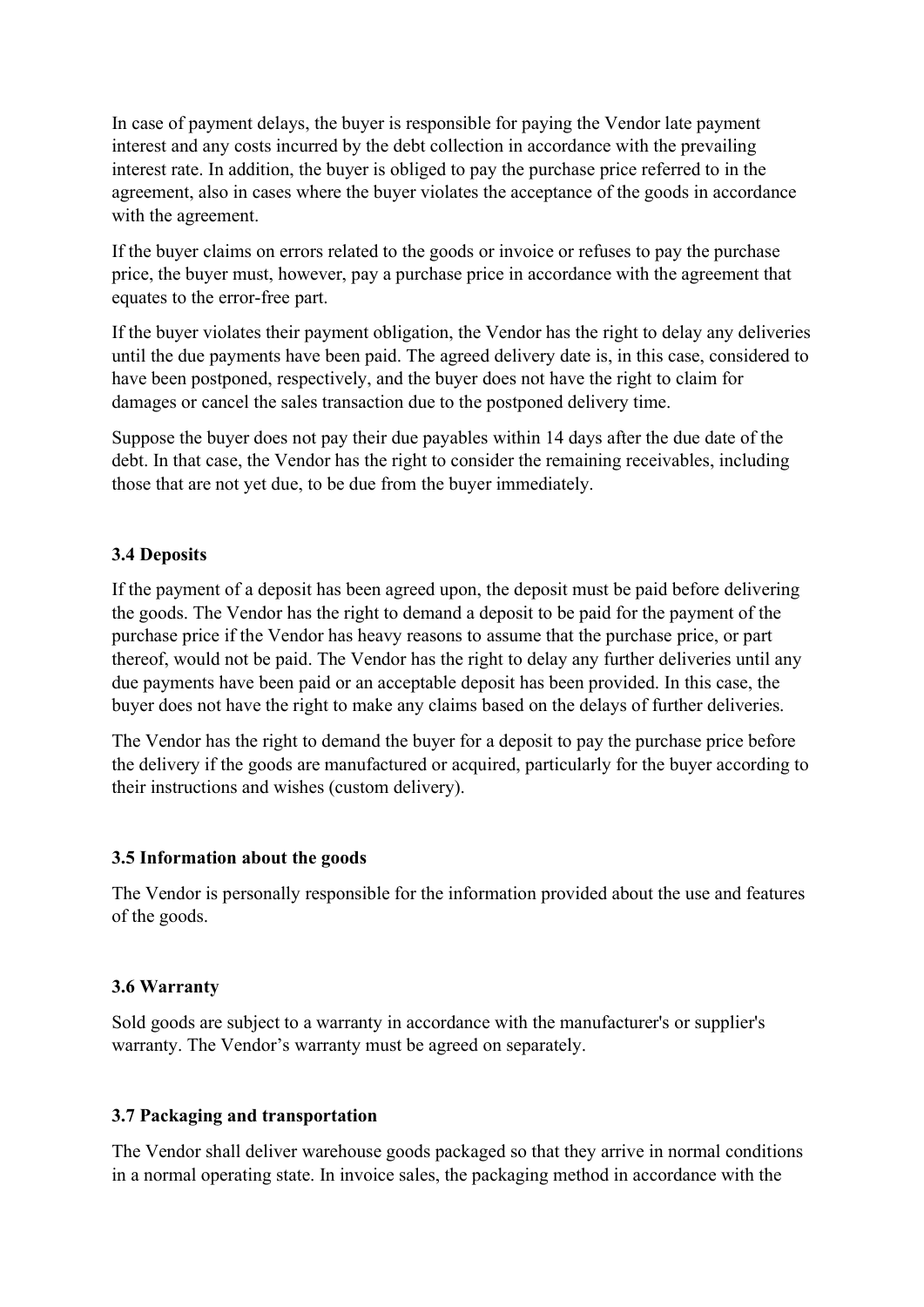agreement is considered to be the standard packaging method observed by the supplier/manufacturer. The Vendor has the right to charge the buyer for any additional packaging fees charged by the supplier/manufacturer.

## 3.8 Delivery delays and reclamations for delays

If delivery is at risk of being delayed beyond the agreed delivery time, the Vendor is obliged to inform the buyer about the delay

upon becoming aware of this.

To make a claim for the delay, the buyer must submit a complaint to the Vendor within a reasonable time after the delivery time referred to in the agreement.

## 3.9 Reclamations about defects to goods

Upon receiving the goods, the buyer is obliged to check that the quantities indicated in the waybill are equivalent to the order and delivery and that the goods are visually undamaged. The buyer is obliged to indicate this by signing the transport waybill. If the goods are visually damaged, the buyer must immediately inform the courier and the Vendor. In case of any other defects, the buyer is obliged to submit a complaint to the Vendor within the period referred to in the delivery document, or if no period has been indicated as soon as any defect has been observed or should have been observed.

If the buyer has had the opportunity to check the goods or a sample concerning the goods before the conclusion of the sale, the buyer cannot claim on such an issue as a defect, which the buyer should have observed during the inspection.

The buyer is not entitled to return any goods that are subject to a reclamation before the buyer has agreed on any return with the Vendor.

## 3.10 Responsibility for defects and delays of goods

The Vendor is not responsible for any indirect damage caused to the buyer as a result of delayed deliveries or defects to the goods. Vendor's liability for delays; see also Section 3.1.

The Vendor has the right to rectify any defective goods, reduce their price according to the defect or replace it entirely with a new one. The Vendor's liability for a defect and delay is limited to only direct damages and no more than the amount that the supplier/manufacturer is liable to compensate. In all cases, the Vendor's liability is limited to no more than the amount of the defective or delayed goods' purchase price.

In the case of invoice sales, the terms of sales concerning the defect and delay of the supplier's/manufacturer's goods are primarily observed, however, in such a way that the Vendor's liability for any defect or delay cannot be more than the liability determined in these contractual terms.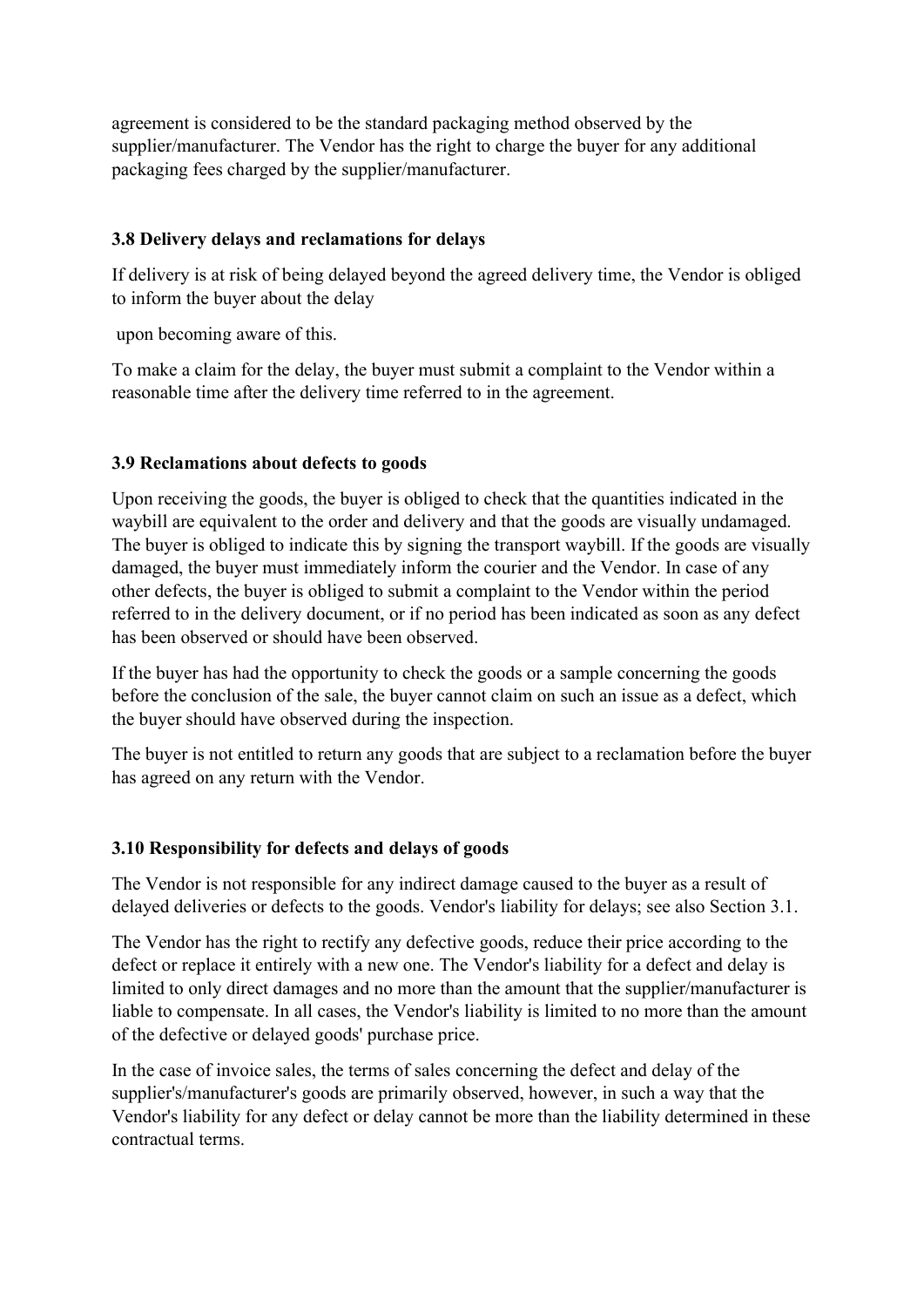In invoice sales, the buyer is entitled to recede the compensation paid by the supplier/manufacturer for any contractual violation to the extent that the compensation applies to the damages the buyer has suffered.

## 4. Cancellation of a sale

## 4.1 Buyer's right to cancel a sale

The buyer has the right to cancel a sale if a delay or defect caused by the Vendor has a significant effect on the buyer and the Vendor understood this or should have understood this, and the Vendor has not delivered the goods or rectified the defect or delivered new goods within reasonable time after the buyer made a complaint in accordance with these contractual terms about the delay or defect and after the buyer has demanded in writing for the sale to be cancelled.

However, if the subject of the sale is goods that require being manufactured or acquired specially for the buyer in accordance with their instructions or wishes, and the Vendor cannot use the goods in any other way without significant loss, the buyer can only cancel the sale due to the Vendor's delay if the purpose of the sale is significantly not achieved as a result of the delay.

Suppose the reason for the delay is such a factor that gives the Vendor, according to Section 3.1, the right to deviate from the agreed delivery time without any obligation to pay damages. In that case, this shall not be considered a delay caused by the Vendor, and the buyer's and Vendor's right to cancel the sale is determined according to Section 4.4.

## 4.2 Vendor's right to cancel a sale

Suppose the purchase price is not paid by the due date or the buyer violates their obligation to contribute to the sale in accordance with the agreement or does not collect or accept the goods. In that case, the Vendor has the right to continue with the sale and demand payment or, unless the delay or violation is insignificant, cancel the sale.

In this case, the buyer is obliged to pay a contractual penalty that equals the damages suffered by the Vendor; however, no less than 10% of the purchase price. The Vendor has the right to cancel the sale despite the buyer having received the goods. The Vendor also has the right to cancel the sale if, on the basis of the buyer's notice or otherwise, the Vendor can conclude that the buyer's payment will be delayed in a way, which would entitle the Vendor to cancel the sale.

## 4.3 Returns

The buyer has the right to return non-defective goods as long as the sales packaging is intact and the return has been separately agreed with the Vendor. In case of such returns of non